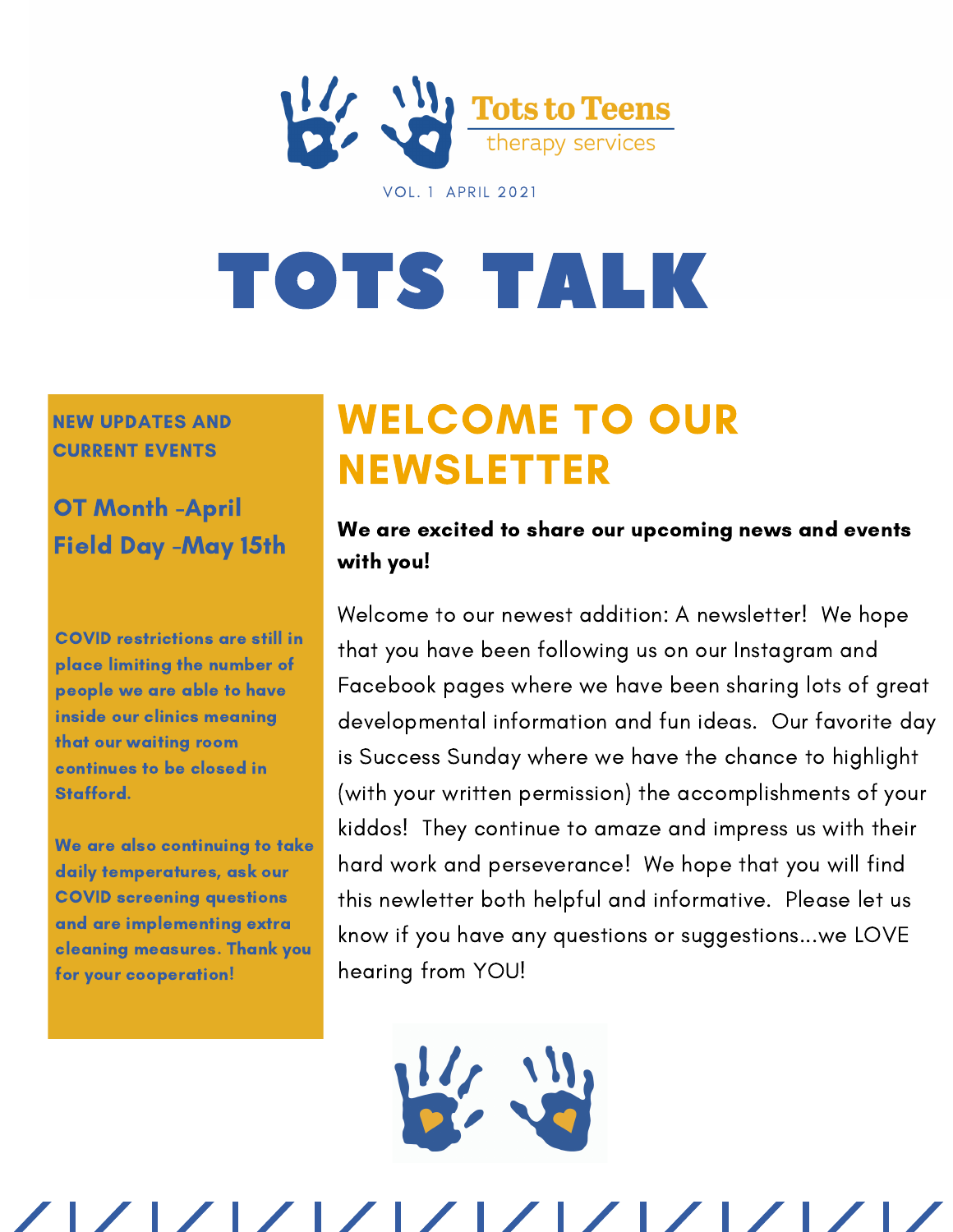

## OT MONTH CONTEST

#### Join in the fun to win a \$20 gift card to Amazon!

April is Occupational Therapy Month and we are celebrating with a contest for you! Each week of April, there will be an OT related theme. Check out our Faceook and Instagram accounts to participate by posting and/or tagging us in a picture related to the OT theme. Each post counts for 1 entry so keep posting to get more entries!

Week 1: Sensory (Swings, Sensory Bins, Climbing, Squeezing, Pulling, Carrying etc) Week 2: Visual Peception (Puzzles, Blocks, Hidden Pictures, Books, Seek and Find etc) Week 3: Fine Motor/Visual Motor (Grasping, Handwriting, Eye-Hand Coordination etc) Week 4: Self Help (Dressing, Self-Feeding, Shoe Tying)

We can't wait to see what you post!

www.facebook.com/totstoteenstherapy www.instagram.com/totstoteenstherapy